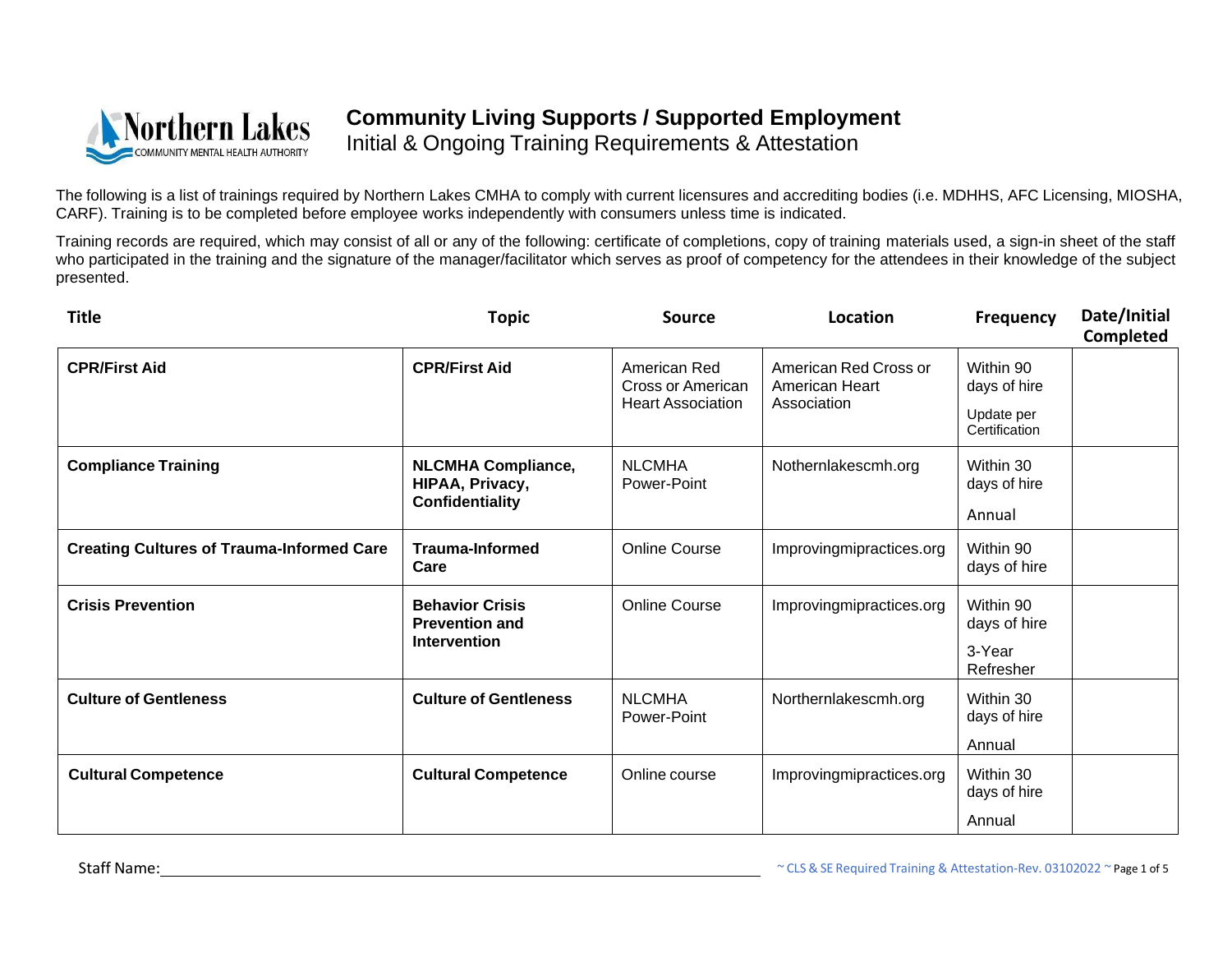

Initial & Ongoing Training Requirements & Attestation

The following is a list of trainings required by Northern Lakes CMHA to comply with current licensures and accrediting bodies (i.e. MDHHS, AFC Licensing, MIOSHA, CARF). Training is to be completed before employee works independently with consumers unless time is indicated.

| <b>Title</b>                                     | <b>Topic</b>                                                                | <b>Source</b>                   | Location                 | <b>Frequency</b>                     | Date/Initial<br>Completed |
|--------------------------------------------------|-----------------------------------------------------------------------------|---------------------------------|--------------------------|--------------------------------------|---------------------------|
| <b>Emergency Preparedness</b>                    | <b>Emergency Preparedness</b>                                               | Online course                   | Improvingmipractices.org | Within 30<br>days of hire            |                           |
|                                                  |                                                                             |                                 |                          | 3-Year<br>Refresher                  |                           |
| <b>Grievance &amp; Appeals</b>                   | Due Process, Exercising<br><b>Rights, Grievance &amp;</b><br><b>Appeals</b> | <b>NLCMHA</b><br>Power-Point    | Northernlakescmh.org     | Within 30<br>days of hire<br>Annual  |                           |
| <b>HIPPA Essentials</b>                          | <b>HIPPA</b>                                                                | Online course                   | Improvingmipractices.org | Within 30<br>days of hire            |                           |
| <b>Individual Person-Centered Plan/IPOS</b>      | <b>Inservice of Individual</b><br>Plan of Service, IPOS by<br><b>CSM</b>    | <b>NLCMHA</b><br>Staff/Provider | <b>NLCMHA</b>            | Within 90<br>days of hire<br>Ongoing |                           |
| <b>Infection Control for Direct Care Workers</b> | <b>Infection Control &amp;</b><br><b>Standard Precautions</b>               | <b>Online Course</b>            | Improvingmipractices.org | Within 30<br>days of hire<br>Annual  |                           |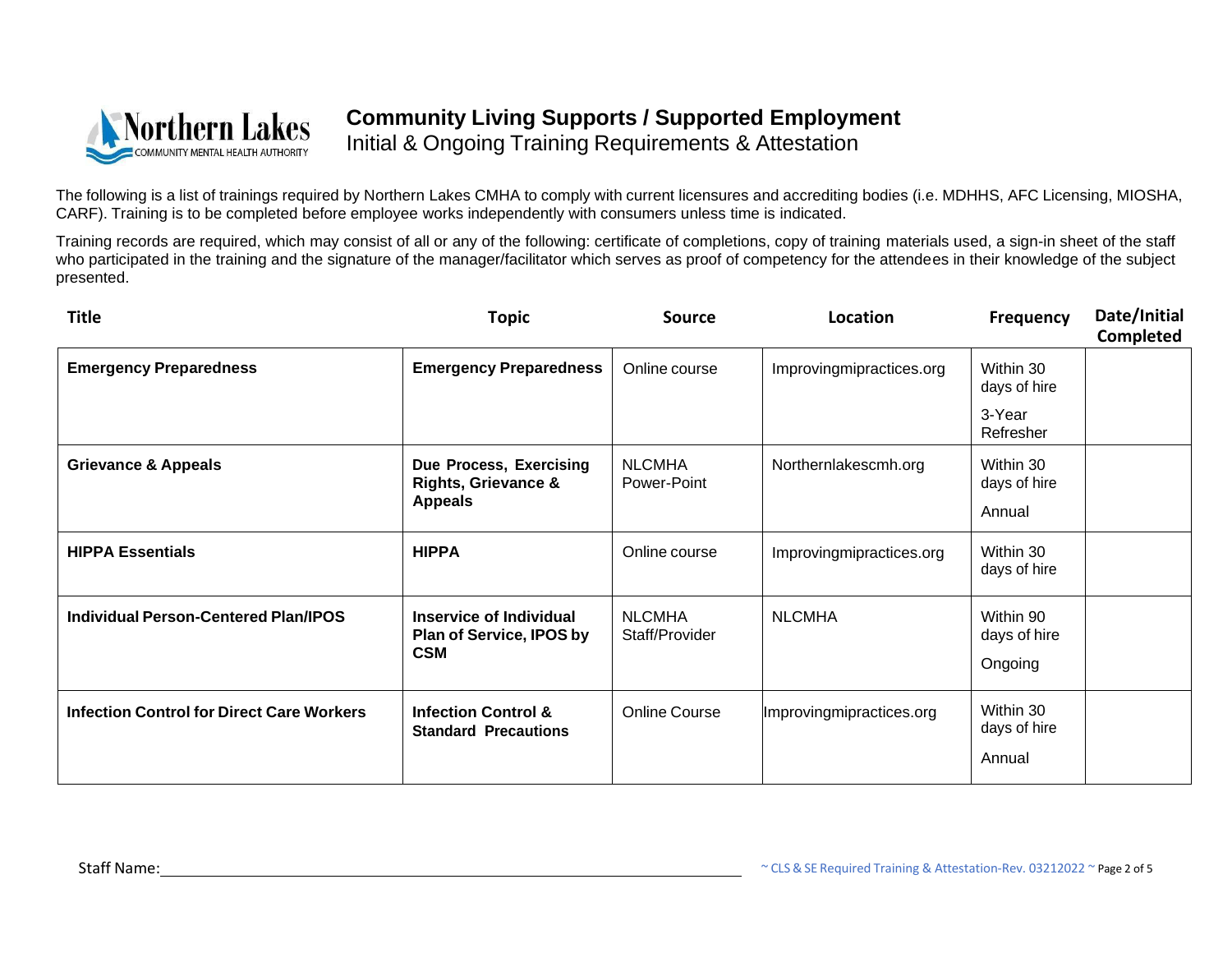

Initial & Ongoing Training Requirements & Attestation

The following is a list of trainings required by Northern Lakes CMHA to comply with current licensures and accrediting bodies (i.e. MDHHS, AFC Licensing, MIOSHA, CARF). Training is to be completed before employee works independently with consumers unless time is indicated.

| <b>Title</b>                                                                          | <b>Topic</b>                                                                                                                                     | <b>Source</b>                        | Location                                                     | <b>Frequency</b>                    | Date/Initial<br><b>Completed</b> |
|---------------------------------------------------------------------------------------|--------------------------------------------------------------------------------------------------------------------------------------------------|--------------------------------------|--------------------------------------------------------------|-------------------------------------|----------------------------------|
| <b>Limited English Proficiency</b>                                                    | <b>Limited English</b><br><b>Proficiency (LEP)</b>                                                                                               | <b>Online Course</b>                 | Improvingmipractices.org                                     | Within 30<br>days of hire           |                                  |
|                                                                                       |                                                                                                                                                  |                                      |                                                              | Annual                              |                                  |
| <b>Medication Administration</b><br>(Only staff that are administering medications)   | <b>Medication</b><br>Administration                                                                                                              | Read/Review/Test<br><b>Materials</b> | <b>NLCMHA</b><br>Registration required<br>training@nlcmh.org | Within 90<br>days of hire           |                                  |
| <b>Medication Administration Refresher</b>                                            | <b>Medication</b><br>Refresher                                                                                                                   | Online course                        | Improvingmipractices.org                                     | 3-year<br>Refresher                 |                                  |
| <b>Person-Centered Planning Process with</b><br><b>Children, Adults, and Families</b> | <b>Person-Centered</b><br><b>Planning</b>                                                                                                        | <b>Online Course</b>                 | Improvingmipractices.org                                     | Within 30<br>days of hire<br>Annual |                                  |
| <b>Recipient Rights for Community MentalHealth</b><br>and Affiliated Agency Staff     | <b>Recipient</b><br><b>Rights: Including</b><br>Confidentiality<br>Abuse/Neglect,<br><b>Report of</b><br>Incidents and<br><b>Adverse Effects</b> | <b>Online Course</b>                 | Improvingmipractices.org                                     | Within 30<br>days of hire           |                                  |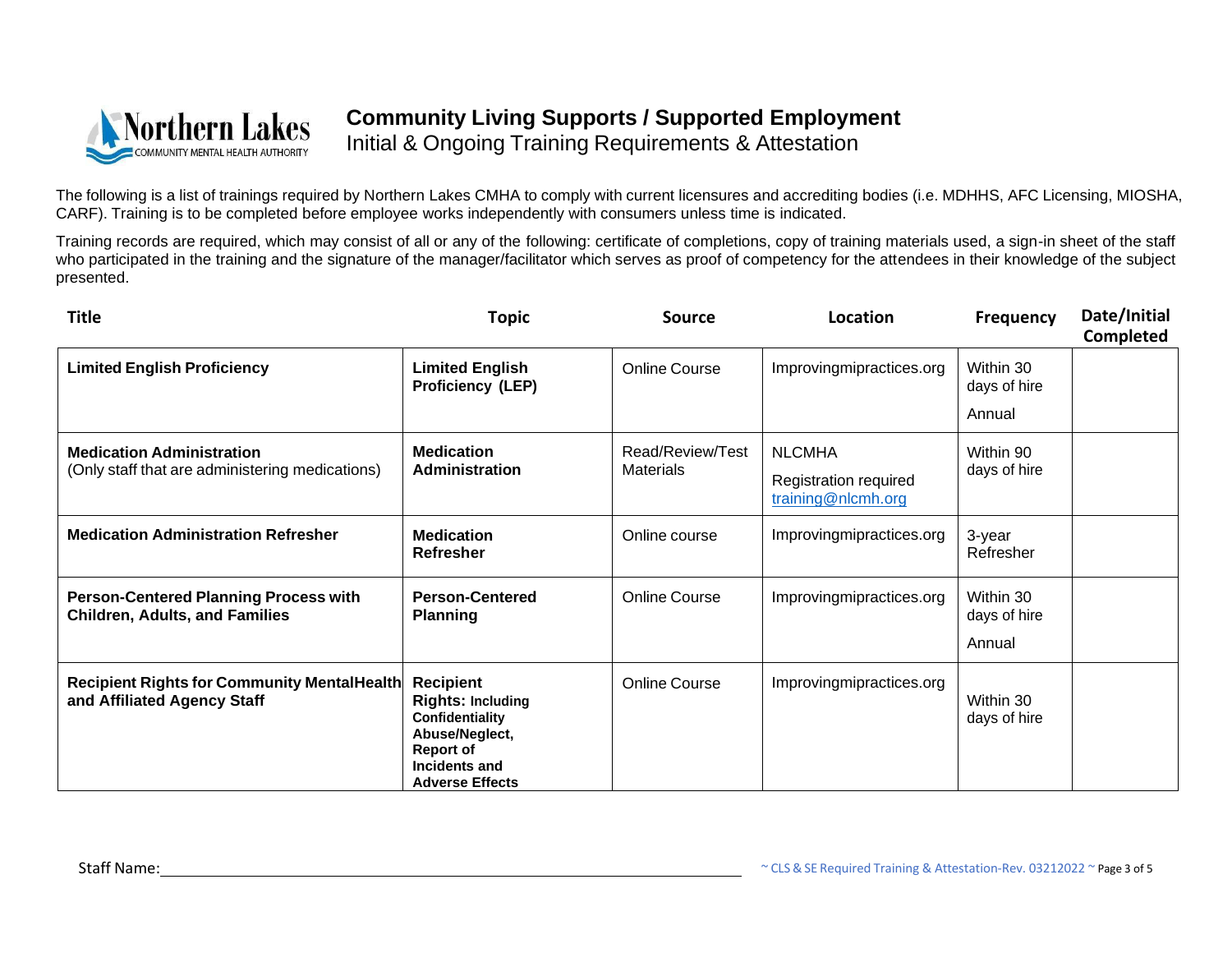

Initial & Ongoing Training Requirements & Attestation

The following is a list of trainings required by Northern Lakes CMHA to comply with current licensures and accrediting bodies (i.e. MDHHS, AFC Licensing, MIOSHA, CARF). Training is to be completed before employee works independently with consumers unless time is indicated.

| <b>Title</b>                      | Topic                                                                                                                                      | <b>Source</b>                | Location                                                            | <b>Frequency</b>                 | Date/Initial<br>Completed |
|-----------------------------------|--------------------------------------------------------------------------------------------------------------------------------------------|------------------------------|---------------------------------------------------------------------|----------------------------------|---------------------------|
| <b>Recipient Rights Refresher</b> | <b>Recipient Rights:</b><br><b>Including Confidentiality</b><br><b>Abuse/Neglect, Report</b><br>of Incidents and<br><b>Adverse Effects</b> | Live Virtual Class           | <b>NLCMHA</b><br><b>Registration required</b><br>training@nlcmh.org | Annual after<br>initial training |                           |
| <b>Suicide Basics</b>             | <b>Suicide Basics</b>                                                                                                                      | <b>NLCMHA</b><br>Power-Point | Northernlakescmh.org                                                | Within 30 days<br>of hire        |                           |